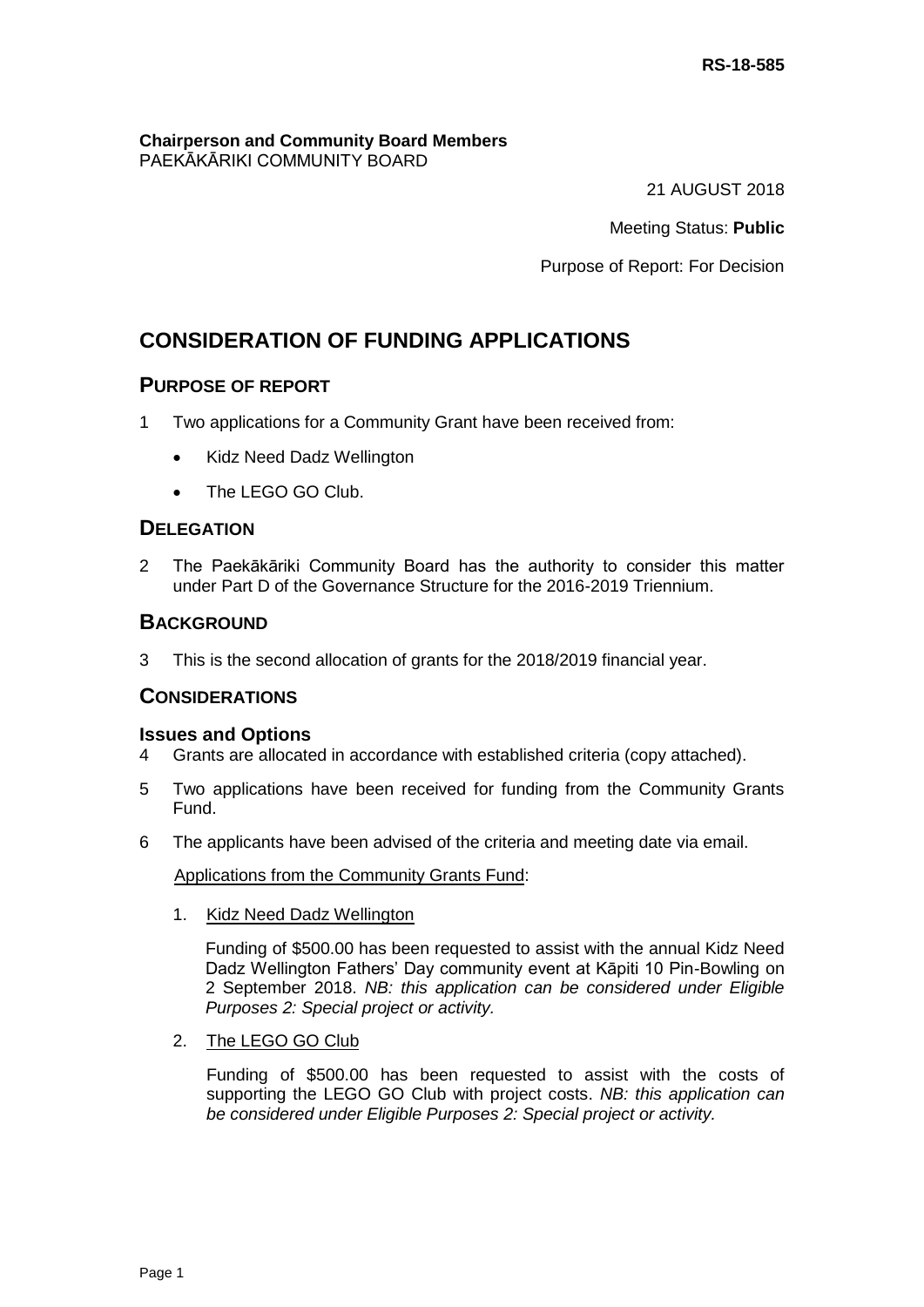# **Financial considerations**

| 2017/2018 Budget<br><b>Allocation</b> | <b>Total Allocated To Date</b> | <b>Total Available for</b><br><b>Distribution</b> |
|---------------------------------------|--------------------------------|---------------------------------------------------|
| \$5,792                               | \$500.00                       | \$5,292                                           |

- 7 For this funding round, the total amount in grants being applied for from the Discretionary Fund is \$1,000.00.
- 8 Below is the successful applicant to date for the 2018/2019 year for the Board's information:

| <b>Date</b>  | <b>Recipient</b>                               | <b>Amount</b> | <b>Purpose of Grant</b>                                                       | <b>Report</b><br><b>Back</b> |
|--------------|------------------------------------------------|---------------|-------------------------------------------------------------------------------|------------------------------|
| 17 July 2018 | Kāpiti Sumer School<br><b>Charitable Trust</b> | \$500         | To assist with marketing for the Kāpiti<br>Summer School, 12-20 January 2019. |                              |

## **SIGNIFICANCE**

9 This matter has a low level of significance under Council policy.

## **RECOMMENDATIONS**

- 10 That the Paekākāriki Community Board approves a funding application for \$\_\_\_\_\_\_ from Kāpiti Needs Dadz Wellington for assistance with the annual Kidz Need Dadz Wellington Fathers' Day community event at Kāpiti 10-Pin Bowling on 2 September 2018.
- 11 That the Paekākāriki Community Board approves a funding application for \$\_\_\_\_\_\_ from the LEGO GO Club to assist with the costs of supporting the LEGO GO Club with project costs.

**Report prepared by Approved for submission Approved for submission**

Judy Rennie Natasha Tod Sean Mallon

**Executive Secretary Group Manager Regulatory Services Regulatory Services** **Group Manager Infrastructure Services**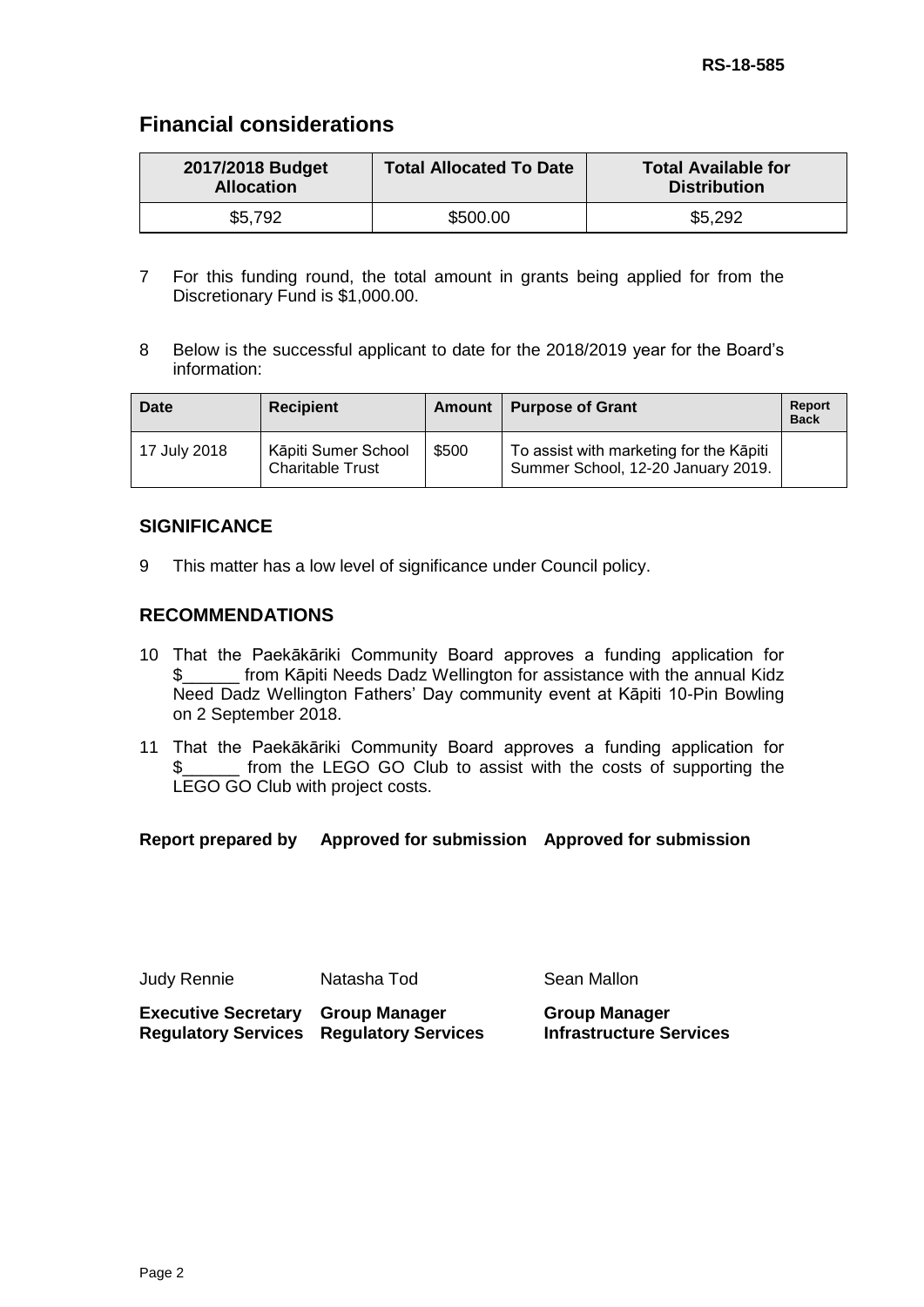## **ATTACHMENTS**

- **Community Fund Grants Criteria**
- **Grant Applications:**
	- o Kāpiti Needs Dadz Wellington
	- o The LEGO GO Club.
- **Accountability Reports:**
	- o Low Carbon Kāpiti Inc.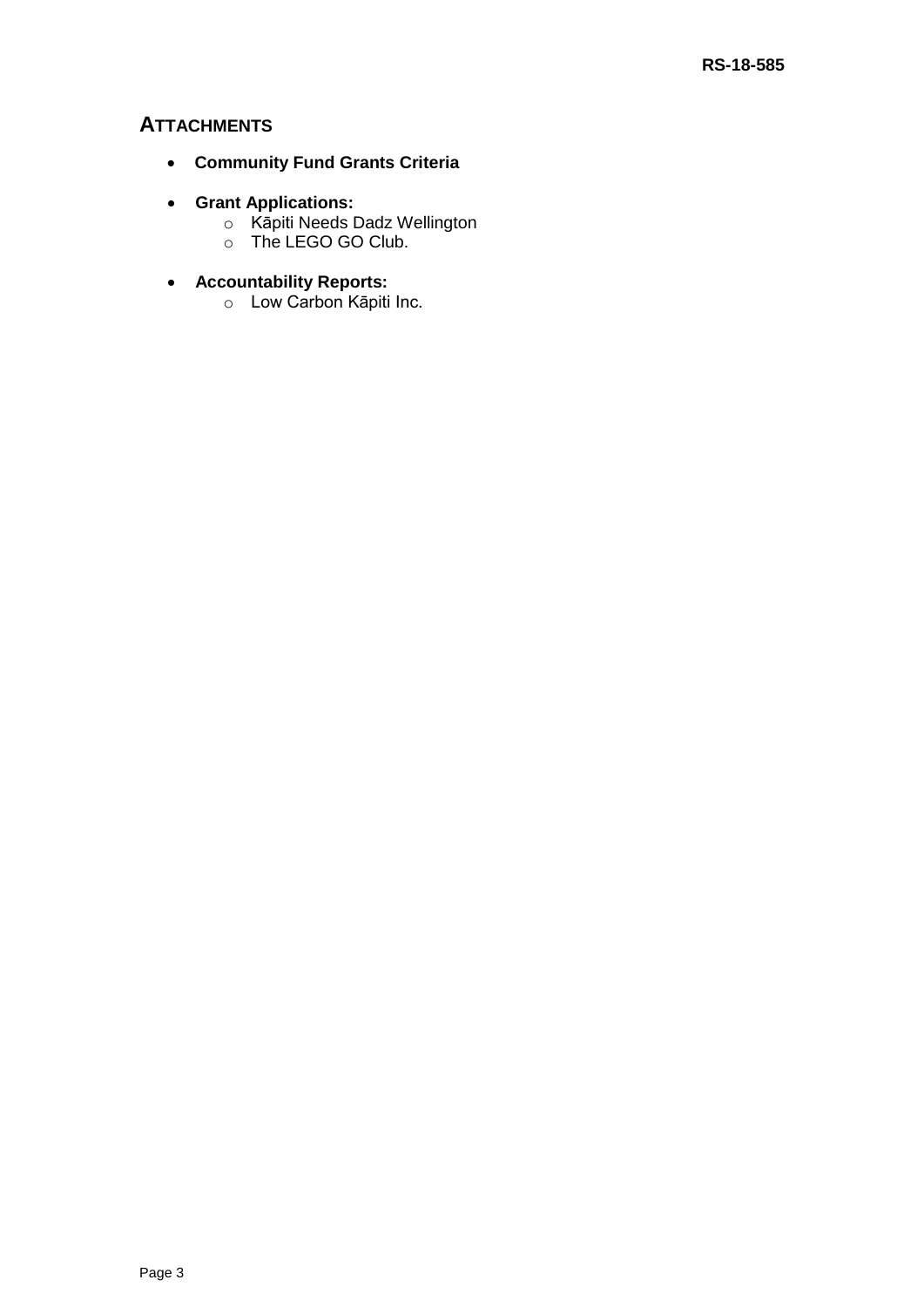# **PAEKĀKĀRIKI COMMUNITY BOARD**

## **CRITERIA FOR COMMUNITY GRANTS**

The purpose of the Paekākāriki Community Board's Community Grants is to provide financial assistance for projects or activities that promote the well-being of the Paekākāriki community and show clear community benefit.

### **Eligible Organisations/Individuals**

- 1. The organisation/individual **must reside** in the Paekākāriki area. The Board may consider financial assistance for events occurring outside the Paekākāriki Community where it is shown the community will benefit.
- 2. Eligible organisations include those that provide cultural, sports, environmental or social services to the Paekākāriki areas.

### **Criteria**

- 1. The applicant is unable to receive sufficient grants from other sources.
- 2. The applicant must be non-profit making.
- 3. The organisation/individual must use the financial assistance for its activities in the Paekākāriki Community. The Board may consider financial assistance for events occurring outside the Paekākāriki Community where it is shown the community will benefit.
- 4. Organisations must provide the most recent financial statements and a copy of a resolution noting the decision to apply for funding.
- 5. The organisation/individual has not received financial assistance from the Paekākāriki Community Board Community Grants Fund in the last twelve months.
- 6. Only one application will be considered by an organisation for one event (Individual team member applications will not be eligible).

#### **NOTE**: All applications must have full documentation to support their application **(maximum of five pages in total).**

### **Eligible Purposes:**

- 1. Unique or infrequent project or activity;
- 2. Special project or activity;
- 3. Meritorious project or activity;
- 4. To partially or fully offset the cost of any Council permit, licence or resource consent fees\*;
- 5. The remission of hall rental\*.

\*within **the current financial year** of the project or activity